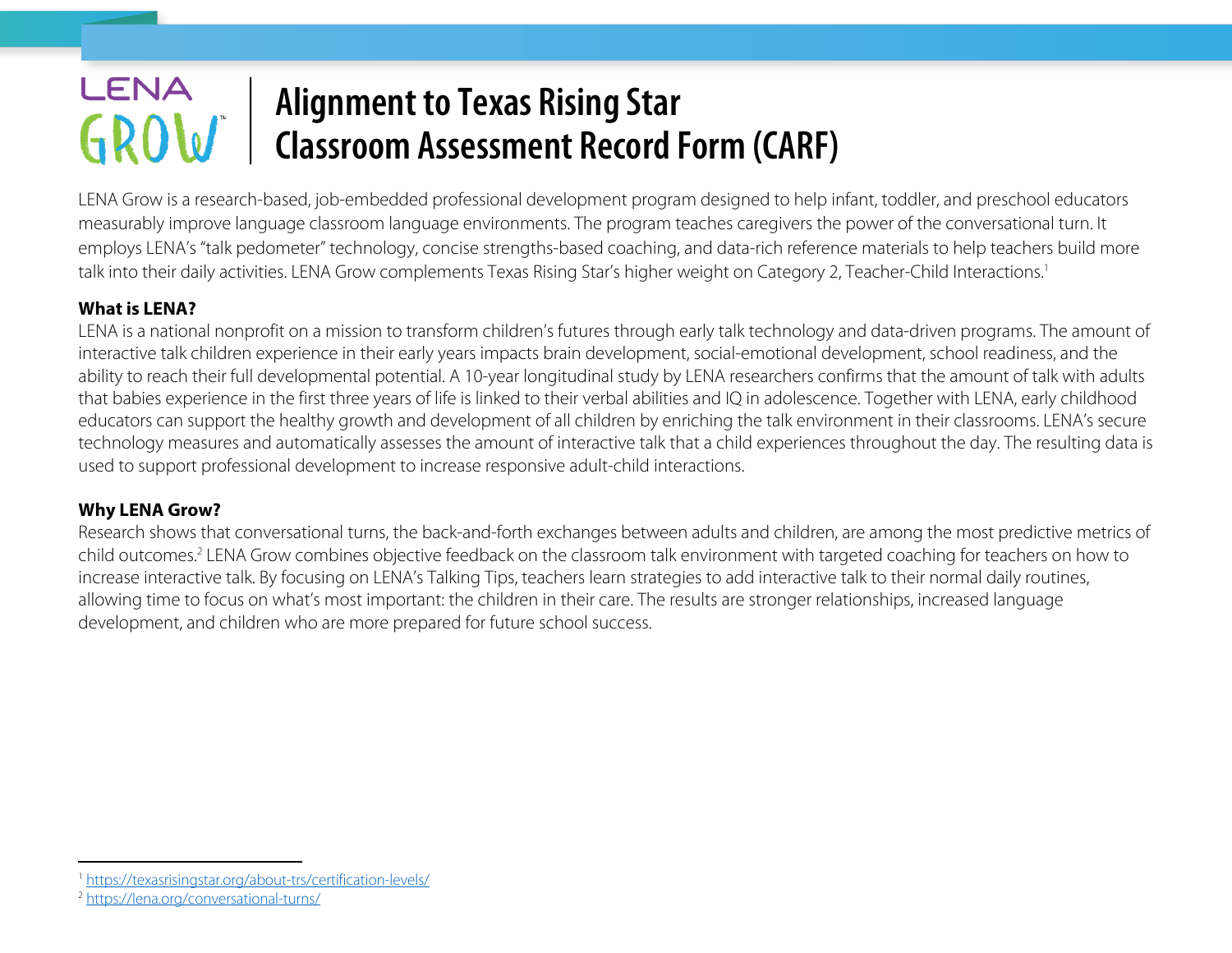## **LENA Grow/ Texas Rising Star Classroom Assessment Record Form**

The table below shows how LENA's 14 Talking Tips,<sup>3</sup> the basis of LENA Grow's strategies to increase interaction, align to Category 2 Teacher-Child Interactions on the Texas Rising Star Classroom Assessment Record Form (CARF). <sup>4</sup> The chart illustrates how LENA's Talking Tips support CARF measures in each subcategory. LENA encourages coaches, technical assistance providers, directors, and observers to use the CARF Rating to find Talking Tip strategies that will help teachers improve on key behaviors. 5

| <b>Texas Rising Star</b><br><b>Classroom Assessment</b><br><b>Record Form</b>                                                                                                                                                                 | 1.Talk<br>about<br>what<br>you're<br>doing and<br>thinking. | 2 <sub>1</sub><br><b>Comment</b><br>on what<br>they're<br>doing or<br>looking at. | 3. Name<br>things<br>that<br>they're<br>nterested | Get<br>down to<br>their<br>level: face<br>to face. | 5. Touch,<br>hug, hold.   | 6. Tune in<br>and<br>respond to<br>what they<br>look at, do,<br>and say. | 7. Wait for<br>their<br>response. | Imitate<br>them, and<br>add words. | $9.$ Make<br>faces, use<br>gestures. | 10. Take<br>$turns -$<br>don't do al<br>the talking | 1. Repeat<br>and add<br>to what<br>they say<br>and do | 12. Follow<br>their lead,<br>do what<br>interests<br>them. | 13.<br>Encourage<br>them, be<br>positive. | 4.Be silly!<br>elax and<br>have fun! |
|-----------------------------------------------------------------------------------------------------------------------------------------------------------------------------------------------------------------------------------------------|-------------------------------------------------------------|-----------------------------------------------------------------------------------|---------------------------------------------------|----------------------------------------------------|---------------------------|--------------------------------------------------------------------------|-----------------------------------|------------------------------------|--------------------------------------|-----------------------------------------------------|-------------------------------------------------------|------------------------------------------------------------|-------------------------------------------|--------------------------------------|
| Category 2 Teacher Child<br>Interactions                                                                                                                                                                                                      |                                                             |                                                                                   |                                                   |                                                    |                           |                                                                          |                                   |                                    |                                      |                                                     |                                                       |                                                            |                                           |                                      |
| <b>Warm and Responsive Style</b>                                                                                                                                                                                                              |                                                             |                                                                                   |                                                   |                                                    |                           |                                                                          |                                   |                                    |                                      |                                                     |                                                       |                                                            |                                           |                                      |
| P-WRS-01: Creates a warm, safe, and<br>nurturing environment<br>Teacher exhibits 0 negative behaviors<br>(mild or harsh); typically, teacher exhibits<br>positive behaviors.                                                                  |                                                             |                                                                                   |                                                   | $\boldsymbol{\mathsf{x}}$                          | $\boldsymbol{\mathsf{x}}$ | $\pmb{\times}$                                                           | $\boldsymbol{\mathsf{x}}$         |                                    |                                      |                                                     |                                                       |                                                            | $\boldsymbol{\mathsf{x}}$                 | $\boldsymbol{\mathsf{x}}$            |
| P-WRS-02: Uses frequent positive<br>nonverbal behaviors to increase feelings<br>of acceptance<br>Teacher consistently uses positive<br>nonverbal behaviors to increase<br>acceptance of or calm children.                                     |                                                             |                                                                                   |                                                   |                                                    | $\boldsymbol{\mathsf{x}}$ |                                                                          |                                   |                                    | $\pmb{\times}$                       |                                                     |                                                       |                                                            |                                           | $\boldsymbol{\mathsf{x}}$            |
| P-WRS-03: Has a patient, relaxed style<br>that helps maintain calmness in the<br>classroom<br>Teacher style is consistently relaxed and<br>calm; teacher responds to signs of stress<br>or rising tension among children in a<br>calm manner. | $\boldsymbol{\mathsf{x}}$                                   |                                                                                   |                                                   |                                                    | $\boldsymbol{\mathsf{x}}$ |                                                                          | $\boldsymbol{\mathsf{x}}$         |                                    | $\boldsymbol{\mathsf{x}}$            |                                                     |                                                       |                                                            | $\boldsymbol{\mathsf{x}}$                 | $\boldsymbol{\mathsf{x}}$            |
| <b>P-WRS-04:</b> Notices and attends to<br>children's needs and signals<br>Teacher is consistently aware of children's<br>signals and needs and can be                                                                                        |                                                             | $\boldsymbol{\mathsf{x}}$                                                         |                                                   | $\boldsymbol{\mathsf{x}}$                          | $\boldsymbol{\mathsf{x}}$ | $\boldsymbol{\mathsf{x}}$                                                | $\boldsymbol{\mathsf{x}}$         |                                    |                                      |                                                     |                                                       |                                                            |                                           |                                      |

<sup>3</sup> https://lena.org/14-talking-tips

<sup>4</sup> https://texasrisingstar.org/wp-content/uploads/2021/08/FINAL-CARF-all-ages\_9.2021.pdf

<sup>5</sup> https://texasrisingstar.org/wp-content/uploads/2021/03/Key-Behaviors-Document-2021.pdf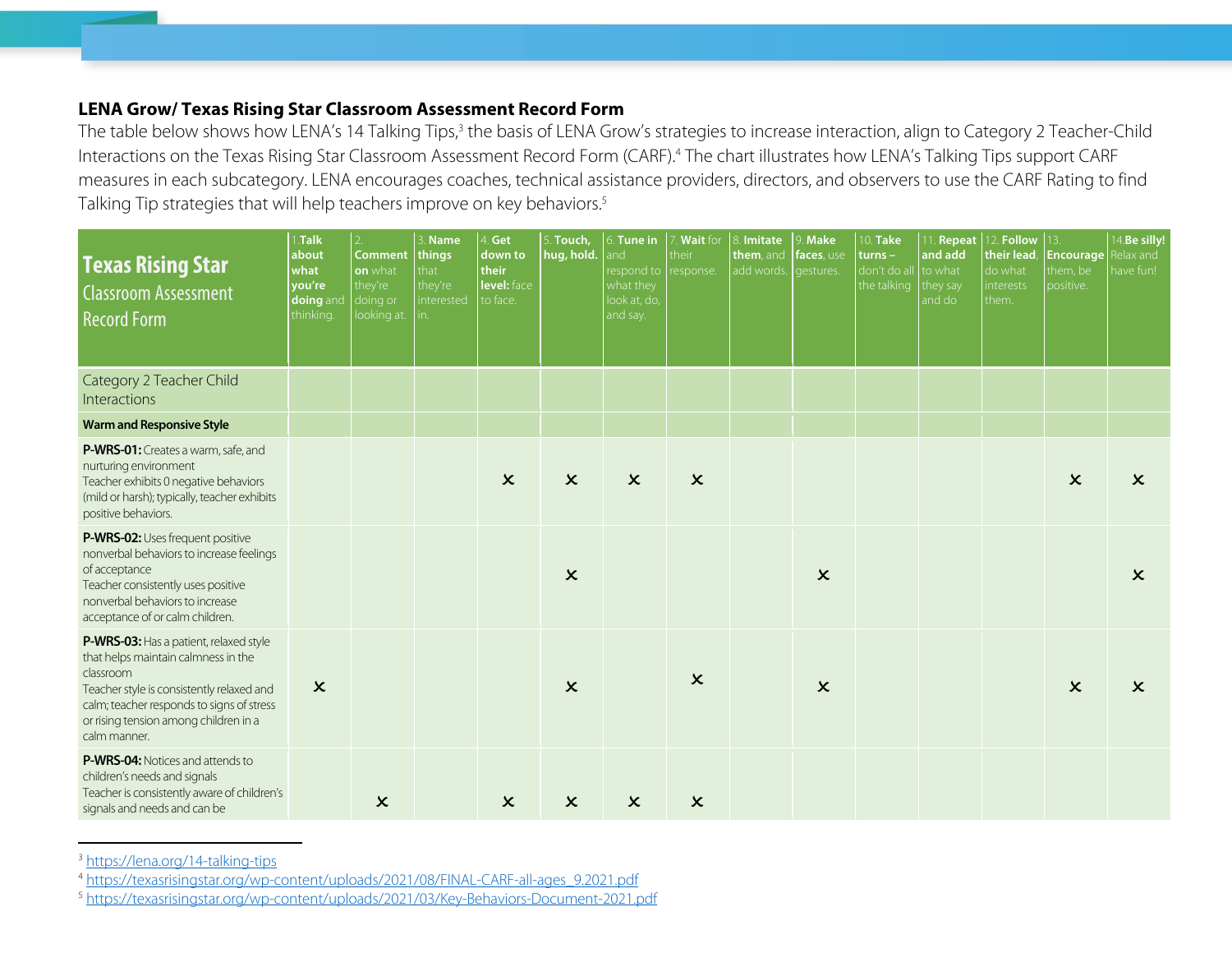| characterized as keenly aware or highly |
|-----------------------------------------|
| tuned-in to the children.               |

| tuned-in to the children.                                                                                                                                                                                                                                                                                                                                                        |                           |                           |                           |                           |                           |                           |                           |                           |                           |                           |                           |                           |                           |
|----------------------------------------------------------------------------------------------------------------------------------------------------------------------------------------------------------------------------------------------------------------------------------------------------------------------------------------------------------------------------------|---------------------------|---------------------------|---------------------------|---------------------------|---------------------------|---------------------------|---------------------------|---------------------------|---------------------------|---------------------------|---------------------------|---------------------------|---------------------------|
| P-WRS-05: Responds promptly and<br>sensitively to children's cognitive and<br>affective signals (acknowledges and<br>expands on children's attempts at<br>communication, play, and expression of<br>needs) Teacher response style is highly<br>supportive, with children typically<br>receiving warm and sensitive responses<br>to affective and cognitive signals.              |                           | $\boldsymbol{\mathsf{x}}$ |                           | $\boldsymbol{\mathsf{x}}$ | $\boldsymbol{\mathsf{x}}$ | $\boldsymbol{\mathsf{x}}$ |                           | $\boldsymbol{\mathsf{x}}$ | $\boldsymbol{\mathsf{x}}$ | $\boldsymbol{\mathsf{x}}$ |                           |                           |                           |
| P-WRS-06: Demonstrates an ability to<br>adjust one's own behavior to meet the<br>needs, interests, and abilities of<br>individuals/groups of children Teacher<br>responds well to individual differences<br>and needs among children, with no<br>instances of rejection or unfairness.                                                                                           |                           | $\boldsymbol{\mathsf{x}}$ | $\boldsymbol{\mathsf{x}}$ | $\boldsymbol{\mathsf{x}}$ | $\boldsymbol{\mathsf{x}}$ | $\boldsymbol{\mathsf{x}}$ | $\boldsymbol{\mathsf{x}}$ |                           | $\boldsymbol{\mathsf{x}}$ | $\boldsymbol{\mathsf{x}}$ | $\boldsymbol{\mathsf{x}}$ |                           |                           |
| <b>Language Facilitation and Support</b>                                                                                                                                                                                                                                                                                                                                         |                           |                           |                           |                           |                           |                           |                           |                           |                           |                           |                           |                           |                           |
| P-LFS-01: Listens to children attentively<br>and responds appropriately to their<br>language, vocalizations, and nonverbal<br>attempts at communication Teacher<br>consistently responds to children's<br>attempts at communication; can be<br>characterized as highly responsive.                                                                                               |                           | $\boldsymbol{\mathsf{x}}$ |                           | $\boldsymbol{\mathsf{x}}$ | $\boldsymbol{\mathsf{x}}$ | $\boldsymbol{\mathsf{x}}$ | $\boldsymbol{\mathsf{x}}$ | $\boldsymbol{\mathsf{x}}$ | $\boldsymbol{\mathsf{x}}$ |                           |                           |                           |                           |
| P-LFS-02: Uses positive verbal<br>responses and encouragement to<br>provide reinforcement or acknowledge<br>positive behavior or accomplishments<br>Teacher consistently provides frequent,<br>positive verbal responses and<br>encouragement, which can be<br>characterized as warm and supportive,<br>and provides children with more<br>descriptive praise and encouragement. | $\boldsymbol{\mathsf{x}}$ | $\boldsymbol{\mathsf{x}}$ |                           |                           |                           |                           |                           |                           |                           |                           | $\boldsymbol{\mathsf{x}}$ | $\boldsymbol{\mathsf{x}}$ | $\boldsymbol{\mathsf{x}}$ |
| P-LFS-03: Uses language to add<br>meaning or expand on children's<br>interests or agenda<br>Teacher consistently uses positive<br>language to build on or expand<br>children's interests or agenda.                                                                                                                                                                              | $\boldsymbol{\mathsf{x}}$ | $\boldsymbol{\mathsf{x}}$ | $\boldsymbol{\mathsf{x}}$ |                           | $\boldsymbol{\mathsf{x}}$ |                           | $\boldsymbol{\mathsf{x}}$ |                           |                           | $\boldsymbol{\mathsf{x}}$ | $\mathsf{x}$              |                           |                           |
| P-LFS-04: Communicates with children<br>throughout the day (in whole group<br>activities, small groups, mealtimes, and<br>outdoor play)                                                                                                                                                                                                                                          | $\boldsymbol{\mathsf{x}}$ | $\pmb{\times}$            | $\boldsymbol{\mathsf{x}}$ | $\boldsymbol{\mathsf{x}}$ | $\boldsymbol{\mathsf{x}}$ |                           | $\boldsymbol{\mathsf{x}}$ | $\boldsymbol{\mathsf{x}}$ |                           | $\boldsymbol{\mathsf{x}}$ | $\boldsymbol{\mathsf{x}}$ |                           |                           |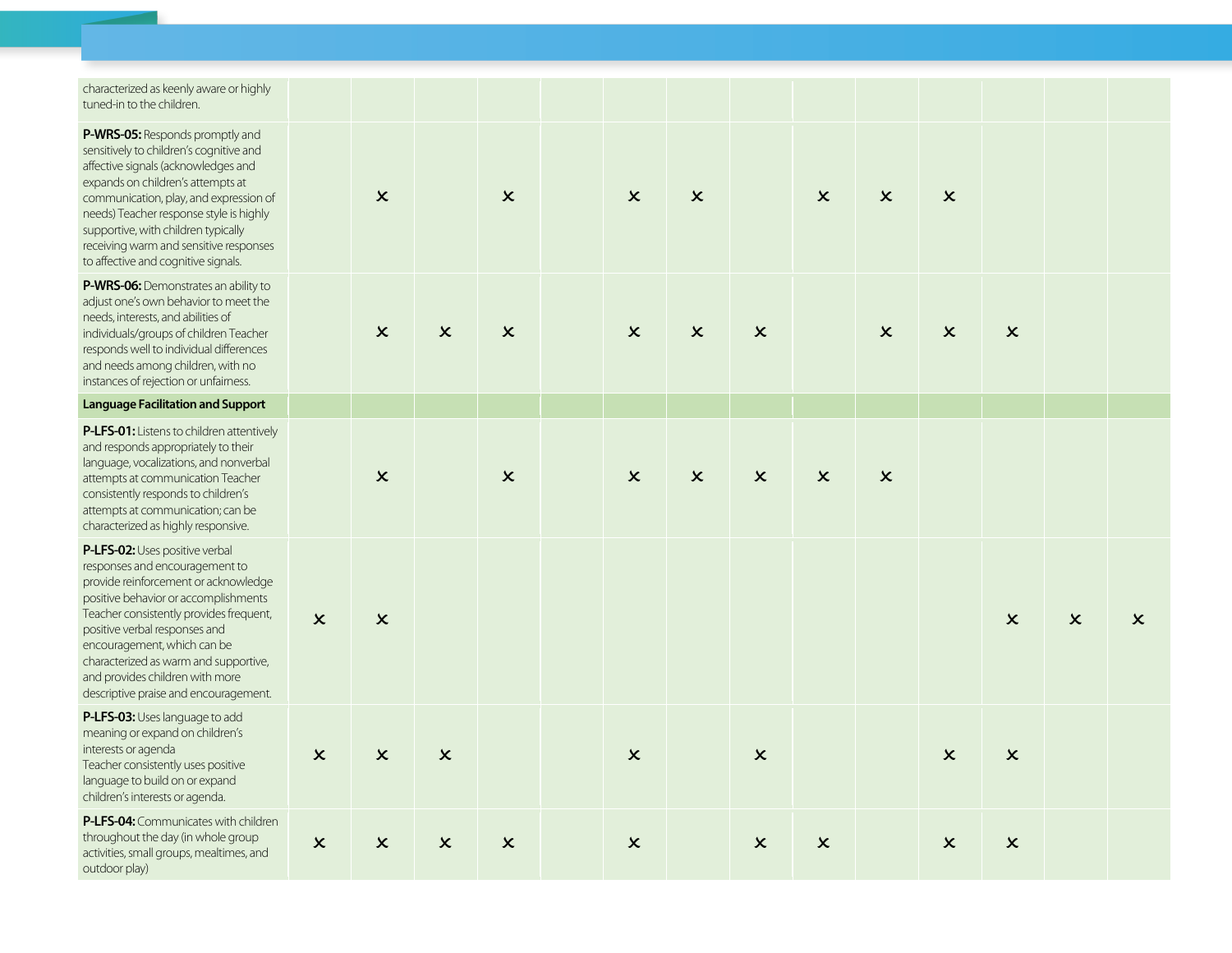| Teacher consistently provides language<br>stimulation and support throughout the<br>observation, and there are no instances<br>of low verbal engagement/withdrawal.                                                                                                                                                                               |                           |                           |                           |                           |                           |                           |                           |                           |                           |                           |  |
|---------------------------------------------------------------------------------------------------------------------------------------------------------------------------------------------------------------------------------------------------------------------------------------------------------------------------------------------------|---------------------------|---------------------------|---------------------------|---------------------------|---------------------------|---------------------------|---------------------------|---------------------------|---------------------------|---------------------------|--|
| P-LFS-05: Uses descriptive language<br>(specific labels and descriptors)<br>Teacher consistently uses a wide variety<br>of labels and descriptors.                                                                                                                                                                                                | $\boldsymbol{\mathsf{x}}$ | $\boldsymbol{\mathsf{x}}$ | $\boldsymbol{\mathsf{x}}$ |                           | $\boldsymbol{\mathsf{x}}$ |                           | $\boldsymbol{\mathsf{x}}$ |                           | $\boldsymbol{\mathsf{x}}$ |                           |  |
| P-LFS-06: Provides children with<br>frequent opportunities to talk with<br>teachers (in small group, whole group,<br>outdoor play, and mealtimes)<br>Teacher consistently encourages children<br>to use language; with many instances of<br>encouraging children to use expanded<br>language.                                                     |                           | $\pmb{\times}$            | $\boldsymbol{\mathsf{x}}$ | $\boldsymbol{\mathsf{x}}$ | $\boldsymbol{\mathsf{x}}$ | $\boldsymbol{\mathsf{x}}$ |                           | $\boldsymbol{\mathsf{x}}$ | $\boldsymbol{\mathsf{x}}$ |                           |  |
| P-LFS-07: Allows children time to<br>respond to questions before providing<br>the answer or asking another question<br>Teacher consistently provides children<br>time to respond to questions before<br>providing the answer or asking another<br>question.                                                                                       |                           |                           |                           | $\boldsymbol{\mathsf{x}}$ |                           | $\mathsf{x}$              |                           | $\mathsf{x}$              |                           |                           |  |
| P-LFS-08: Engages children in<br>conversations (3-5 turns) about a variety<br>of topics or provides commentary and<br>encourages back-and-forth vocalization/<br>gestures with infants and toddlers<br>Teacher consistently engages in<br>conversation with individual children;<br>many conversations can be characterized<br>as rich in nature. | $\boldsymbol{\mathsf{x}}$ | $\boldsymbol{\mathsf{x}}$ |                           | $\boldsymbol{\mathsf{x}}$ | $\boldsymbol{\mathsf{x}}$ | $\boldsymbol{\mathsf{x}}$ |                           | $\boldsymbol{\mathsf{x}}$ |                           | $\boldsymbol{\mathsf{x}}$ |  |
| P-LFS-09: Expands on children's<br>understanding or initiation by<br>elaborating on what children say or draw<br>attention to<br>Teacher consistently follows up on<br>children's initiations with more specific<br>information or background knowledge.                                                                                          |                           | $\boldsymbol{\mathsf{x}}$ | $\boldsymbol{\mathsf{x}}$ |                           | $\boldsymbol{\mathsf{x}}$ |                           | $\pmb{\times}$            |                           | $\boldsymbol{\mathsf{x}}$ | $\boldsymbol{\mathsf{x}}$ |  |
| <b>P-LFS-10:</b> Extends children's language<br>and/or models for children how to<br>express complete ideas or sentences<br>Teacher consistently extends children's<br>language or models communicating<br>complete ideas/sentences.                                                                                                              | $\pmb{\times}$            | $\boldsymbol{\mathsf{x}}$ |                           |                           | $\boldsymbol{\mathsf{x}}$ |                           | $\boldsymbol{\mathsf{x}}$ |                           | $\boldsymbol{\mathsf{x}}$ | $\boldsymbol{\mathsf{x}}$ |  |
| <b>Play-Based Interactions and Guidance</b>                                                                                                                                                                                                                                                                                                       |                           |                           |                           |                           |                           |                           |                           |                           |                           |                           |  |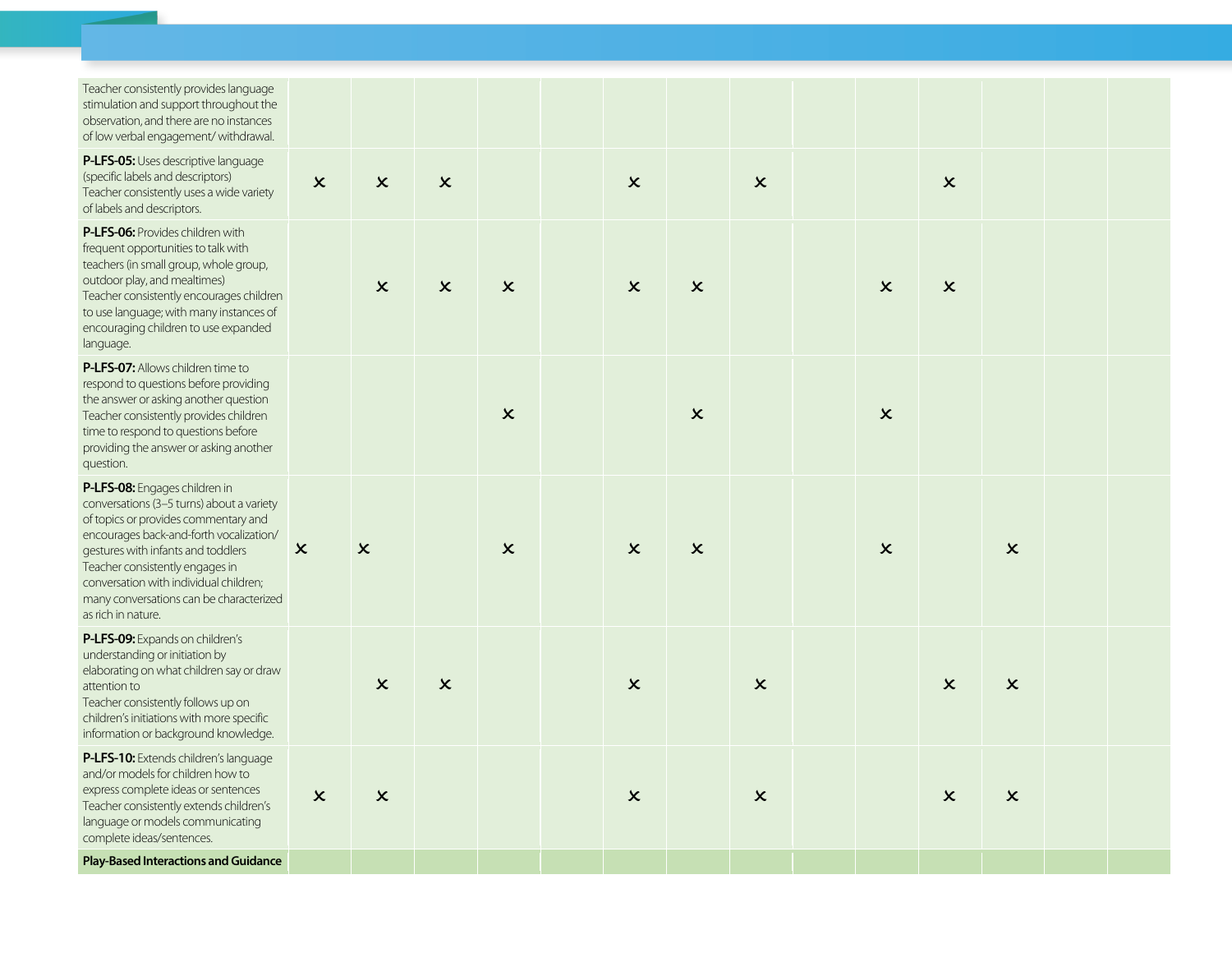| P-PBIG-01: Supports a playful attitude<br>on an ongoing basis for children to make<br>believe, make choices, and adjust<br>activities to their own interests.<br>Teacher consistently engages children in<br>songs, books, pretend play, or games;<br>these opportunities typically allow<br>children opportunities to be playful and<br>make choices about how to engage.                                                                |                           | $\boldsymbol{\mathsf{x}}$ | $\boldsymbol{\mathsf{x}}$ |                           | $\pmb{\times}$            |                |                           |                           |                           | $\boldsymbol{\mathsf{x}}$ | $\boldsymbol{\mathsf{x}}$ | $\boldsymbol{\mathsf{x}}$ |
|-------------------------------------------------------------------------------------------------------------------------------------------------------------------------------------------------------------------------------------------------------------------------------------------------------------------------------------------------------------------------------------------------------------------------------------------|---------------------------|---------------------------|---------------------------|---------------------------|---------------------------|----------------|---------------------------|---------------------------|---------------------------|---------------------------|---------------------------|---------------------------|
| P-PBIG-02: Participates and expands on<br>play initiated by children to reinforce<br>language, ideas, and social development<br>Teacher consistently participates in play<br>initiated by children; there is consistent<br>good language support and expansion;<br>teacher rarely redirects children rather<br>than building on their interests.                                                                                          |                           | $\boldsymbol{\mathsf{x}}$ | $\boldsymbol{\mathsf{x}}$ | $\boldsymbol{\mathsf{x}}$ | $\pmb{\times}$            |                | $\boldsymbol{\mathsf{x}}$ | $\boldsymbol{\mathsf{x}}$ |                           | $\boldsymbol{\mathsf{x}}$ |                           | $\pmb{\times}$            |
| P-PBIG-03: Provides guidance when<br>children are working, in order to<br>progressively build skills and knowledge<br>rather than using overly directive<br>strategies Teacher is never overly<br>directive; teacher consistently provides<br>guidance while children are working to<br>complete a task or playing, rather than<br>using overly directive strategies.                                                                     |                           | $\pmb{\times}$            |                           | $\boldsymbol{\mathsf{x}}$ | $\pmb{\times}$            | $\pmb{\times}$ |                           |                           | $\boldsymbol{\mathsf{x}}$ | $\boldsymbol{\mathsf{x}}$ |                           |                           |
| P-PBIG-04: Provides opportunities for<br>and/or facilitates children's social<br>interactions with their peers Teacher<br>consistently provides opportunities for<br>children that allow them to make choices<br>to work and play in large and small<br>groups or alone; teacher consistently<br>facilitates social interactions between<br>children and their peers.                                                                     | $\boldsymbol{\mathsf{x}}$ | $\boldsymbol{\mathsf{x}}$ |                           |                           | $\boldsymbol{\mathsf{x}}$ |                |                           |                           | $\boldsymbol{\mathsf{x}}$ | $\boldsymbol{\mathsf{x}}$ | $\boldsymbol{\mathsf{x}}$ |                           |
| <b>Support for Children's Regulation</b>                                                                                                                                                                                                                                                                                                                                                                                                  |                           |                           |                           |                           |                           |                |                           |                           |                           |                           |                           |                           |
| P-SCR-01: Models or encourages<br>emotional expression (encourages<br>children to express feelings, labels<br>feelings, thinks aloud to model their own<br>feelings and reactions; makes<br>connections between actions and<br>emotional reactions) Teacher<br>consistently models or encourages<br>emotional expression, and there is at<br>least 1 intentional activity aimed at<br>increasing emotional awareness or<br>understanding. | $\pmb{\times}$            |                           |                           |                           | $\boldsymbol{\mathsf{x}}$ |                | $\boldsymbol{\mathsf{x}}$ |                           | $\boldsymbol{\mathsf{x}}$ |                           | $\boldsymbol{\mathsf{x}}$ |                           |